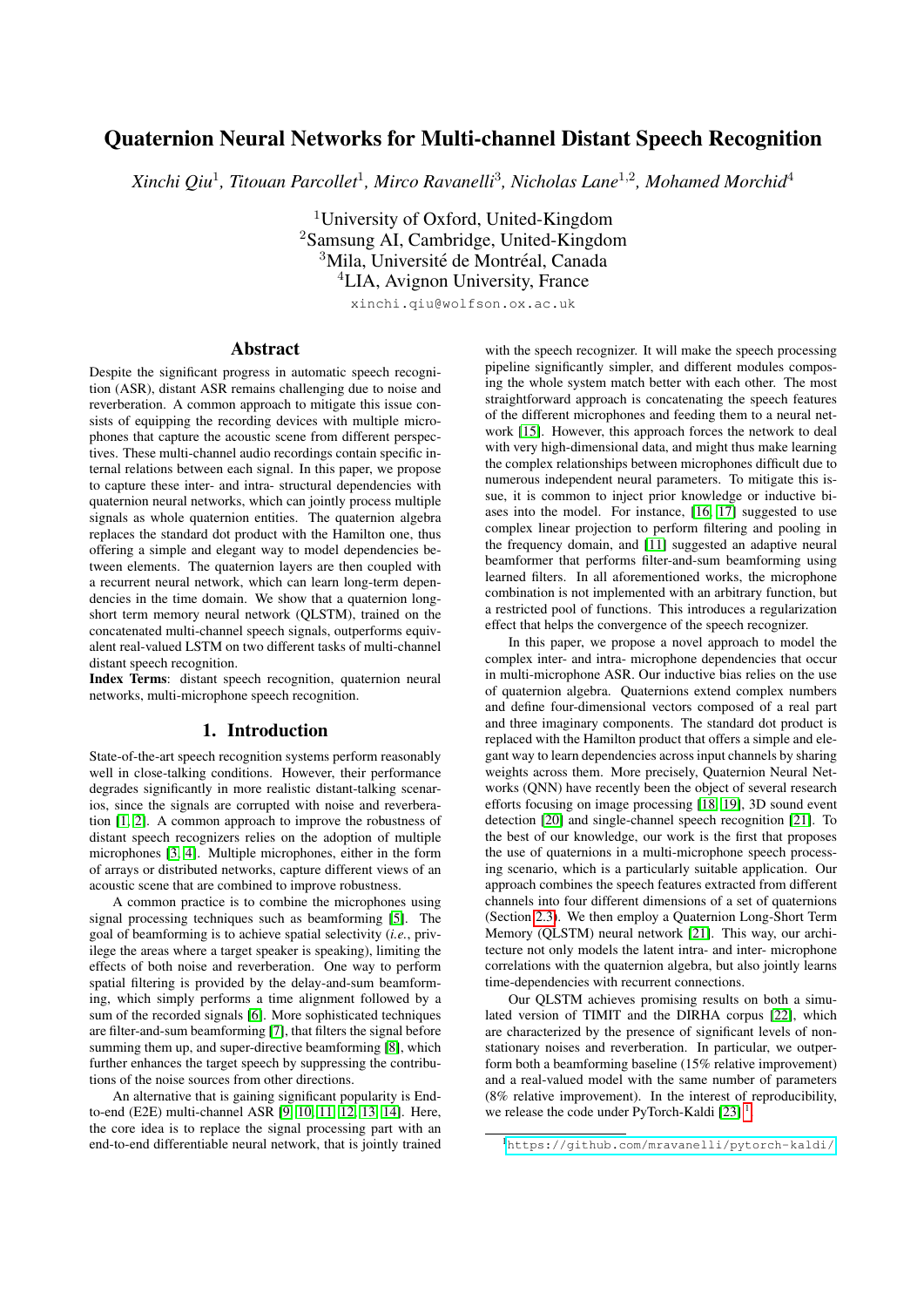## 2. Methodology

This section first describes the quaternion algebra (Section [2.1\)](#page-1-1) and quaternion long short-term memory neural networks (Section [2.2\)](#page-1-2). Finally, the quaternion representation of multichannel signals is introduced in Section [2.3.](#page-1-0)

#### <span id="page-1-1"></span>2.1. Quaternion Algebra

A quaternion is an extension of a complex number to the four-dimensional space [\[24\]](#page-4-23). A quaternion  $Q$  is written as:

$$
Q = a + b\mathbf{i} + c\mathbf{j} + d\mathbf{k},\tag{1}
$$

with  $a, b, c$ , and  $d$  four real numbers, and 1, i, j, and  $k$  the quaternion unit basis. In a quaternion,  $a$  is the real part, while  $b\mathbf{i} + c\mathbf{j} + d\mathbf{k}$  with  $\mathbf{i}^2 = \mathbf{j}^2 = \mathbf{k}^2 = \mathbf{ijk} = -1$  is the imaginary part, or the vector part. Such definition can be used to describe spatial rotations. In the same manner as complex numbers, the conjugate  $Q^*$  of  $Q$  is defined as:

$$
Q^* = a - b\mathbf{i} - c\mathbf{j} - d\mathbf{k},\tag{2}
$$

and a unitary quaternion (*i.e.* whose norm is equal to 1) is defined as:

$$
Q^{4} = \frac{Q}{\sqrt{a^{2} + b^{2} + c^{2} + d^{2}}}.
$$
 (3)

The Hamilton product between  $Q_1 = a_1 + b_1 \mathbf{i} + c_1 \mathbf{j} + d_1 \mathbf{k}$  and  $Q_2 = a_2 + b_2$ **i** +  $c_2$ **j** +  $d_2$ **k** is determined by the products of the basis elements and the distributive law:

$$
Q_1 \otimes Q_2 = (a_1 a_2 - b_1 b_2 - c_1 c_2 - d_1 d_2)
$$
  
+  $(a_1 b_2 + b_1 a_2 + c_1 d_2 - d_1 c_2)\mathbf{i}$   
+  $(a_1 c_2 - b_1 d_2 + c_1 a_2 + d_1 b_2)\mathbf{j}$  (4)  
+  $(a_1 d_2 + b_1 c_2 - c_1 b_2 + d_1 a_2)\mathbf{k}$ .

Analogously to complex numbers, quaternions also have a matrix representation defined in a way that quaternion addition and multiplication correspond to a matrix addition and a matrix multiplication. An example of such matrix is:

$$
Q_{\text{mat}} = \begin{bmatrix} a & -b & -c & -d \\ b & a & -d & c \\ c & d & a & -b \\ d & -c & b & a \end{bmatrix} . \tag{5}
$$

Following this representation, the Hamilton product can be written as a matrix multiplication as follow:

<span id="page-1-5"></span>
$$
Q_1 \otimes Q_2 = \begin{bmatrix} a_1 & -b_1 & -c_1 & -d_1 \\ b_1 & a_1 & -d_1 & c_1 \\ c_1 & d_1 & a_1 & -b_1 \\ d_1 & -c_1 & b_1 & a_1 \end{bmatrix} \begin{bmatrix} a_2 \\ b_2 \\ c_2 \\ d_2 \end{bmatrix} . \tag{6}
$$

Using the matrix representation of quaternions turns out to be particularly suitable for computations on modern GPUs compared to the less efficient object programming.

## <span id="page-1-2"></span>2.2. Quaternion Long Short-Term Memory Networks

Equivalently to standard LSTM models, a QLSTM consists of a forget gate  $f_t$ , an input gate  $i_t$ , a cell input activation vector  $\tilde{C}_t$ , a cell state  $C_t$  and an output gate  $o_t$ . In a QLSTM layer, however, inputs x, hidden states  $h_t$ , cell states  $C_t$ , biases  $b$ , and weight parameters  $W$  are quaternion numbers. All multiplications are thus replaced with the Hamilton product. Different activation functions defined in the quaternion domain can be used

<span id="page-1-4"></span>

Figure 1: *Illustration of the integration of multiple microphones with a quaternion dense layer. Each microphone is encapsulated by one component of a set of quaternions. All the neural parameters are quaternion numbers.*

[\[25,](#page-4-24) [19\]](#page-4-18). In this work, we follow the split approach defined as:

<span id="page-1-3"></span>
$$
\alpha(Q) = \alpha(a) + \alpha(b)\mathbf{i} + \alpha(c)\mathbf{j} + \alpha(d)\mathbf{k},\tag{7}
$$

where  $\alpha$  is any real-valued activation function (*i.e.* ReLU, Sigmoid, ...). Indeed, fully quaternion-valued activation functions have been demonstrated to be hard to train due to numerous singularities [\[19\]](#page-4-18). Then, the output layer is commonly defined in the real-valued space to be combined with traditional loss functions (*e.g.* cross-entropy) [\[26\]](#page-4-25) due to the real-valued nature of the labels implied by the considered speech recognition task. Therefore, a QLSTM layer can be summarised with the following equations:

$$
f_t = \sigma(W_{fh} \otimes h_{t-1} + W_{fx} \otimes x_t + b_f),
$$
  
\n
$$
i_t = \sigma(W_{ih} \otimes h_{t-1} + W_{ix} \otimes x_t + b_i),
$$
  
\n
$$
\tilde{C}_t = tanh(W_{Ch} \otimes h_{t-1} + W_{Cx} \otimes x_t + b_C),
$$
  
\n
$$
C_t = f_t \otimes C_{t-1} + i_t \otimes \tilde{C}_t,
$$
  
\n
$$
o_t = \sigma(W_{oh} \otimes h_{t-1} + W_{ox} \otimes x_t + b_o),
$$
  
\n
$$
h_t = o_t \otimes tanh(C_t),
$$
  
\n(8)

with two split activations  $\sigma$  and  $tanh$  as described in Eq. [7.](#page-1-3) As shown in [\[21\]](#page-4-20), QLSTM models can be trained following the quaternion-valued backpropagation through time. Finally, weight initialisation is crucial to train deep neural networks effectively [\[27\]](#page-4-26). Hence, a well-adapted quaternion weight initialisation process [\[21,](#page-4-20) [28\]](#page-4-27) is applied. Quaternion neural parameters are sampled with respect to their polar form and a random distribution following common initialization criteria [\[27,](#page-4-26) [29\]](#page-4-28).

#### <span id="page-1-0"></span>2.3. Quaternion Representation of Multi-channel Signals

We propose to use quaternion numbers in a multi-microphone speech processing scenario. More precisely, quaternion numbers offer the possibility to encode up to four microphones (Fig. [1\)](#page-1-4). Therefore, common acoustic features (*e.g.* MFCCs, FBANKs, ...) are computed from each microphone signal  $M_{1,2,3,4}$ , and then concatenated to compose a quaternion as follows:

$$
Q = M_{1,a} + M_{2,b}\mathbf{i} + M_{3,b}\mathbf{j} + M_{4,b}\mathbf{k} \tag{9}
$$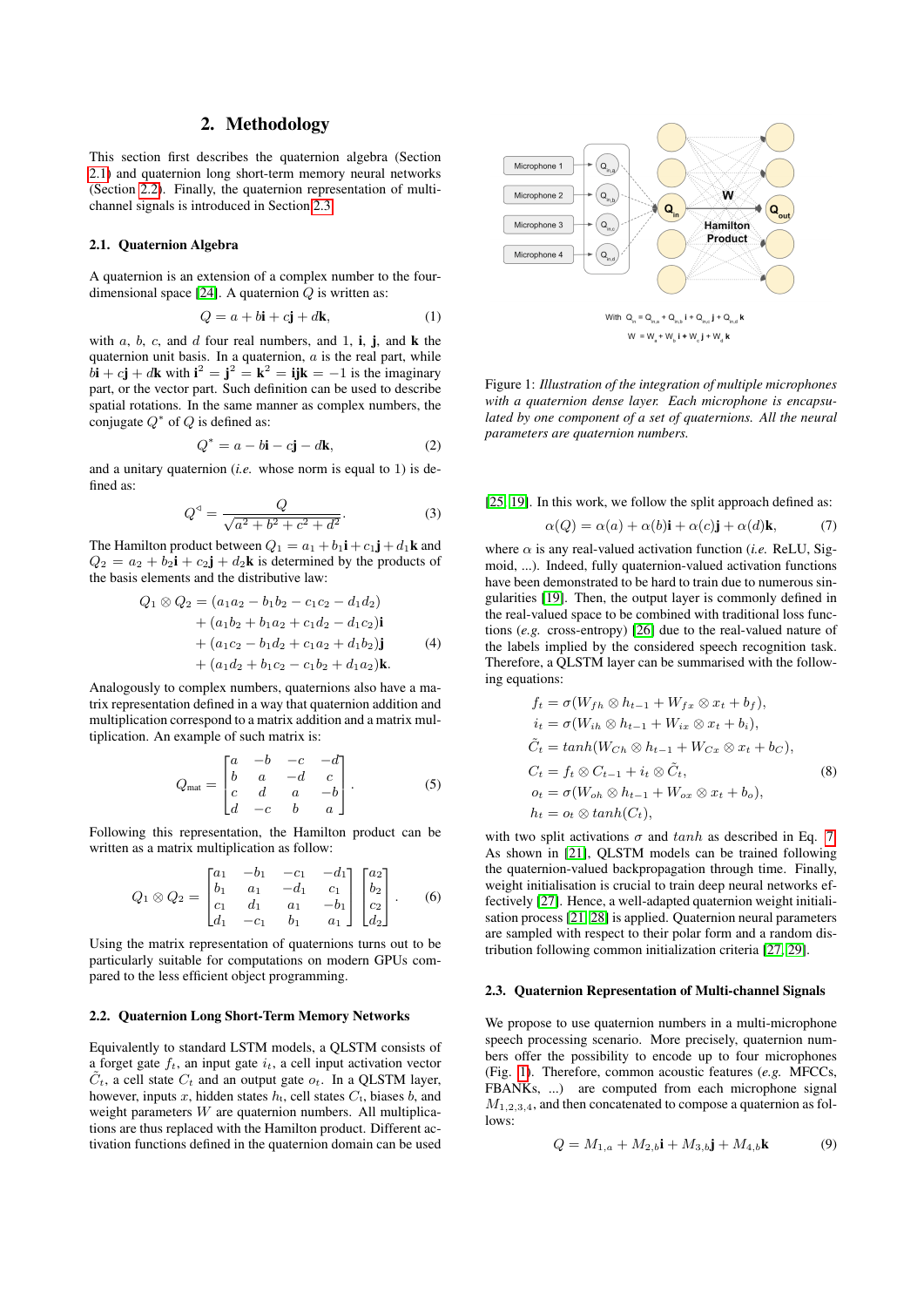Internal relations are captured with the specific weight sharing property of the Hamilton product. By using Hamilton products, quaternion-weight components are shared through multiple quaternion-input, creating relations within the elements as demonstrated in [\[21\]](#page-4-20). More precisely, real-valued network inputs are treated as a group of uni-dimensional elements that could be related to each other, potentially decorrelating the four microphone signals. Conversely, quaternion networks consider each time frame as an entity of four related elements. Hence, internal relations are naturally captured and learned through the process. Indeed, a small variation in one of the microphone would result in an important change in the internal representation affecting the encoding of the three other microphones.

It is worth noticing that four microphones may be limiting for realistic applications. For instance, the latest CHIME-6 challenge [\[30\]](#page-4-29) proposes various recordings obtained from six microphones in different scenarios. This difficulty could be easily avoided by considering these tasks as a special case of higher algebras, such as octonions (eight dimensions) or sedenions (sixteen dimensions). Nevertheless, this paper proposes to first consider four dimensions to evaluate the viability of the application of high-dimensional neural networks for distant and multi-microphone ASR. Finally, quaternion neural networks are known to be more computationally intensive than real-valued neural networks. Indeed, the Hamilton product involves 28 basic operations compared to 1 for a standard product. Nonetheless, the training time can be reduced with the matrix representation defined in Eq.[\(6\)](#page-1-5), and can be drastically improved with simple linear algebra properties [\[31\]](#page-4-30).

# 3. Experimental Protocol

A perturbed speech and multi-channel TIMIT [\[32\]](#page-4-31) version presented thereafter is first used as a preliminary task to investigate the impact of the Hamilton product. Then, the DIRHA dataset [\[33\]](#page-4-32) is used to verify the scalability of the proposed approach to more realistic conditions.

#### 3.1. TIMIT Dataset

The TIMIT corpus contains broadband recordings of 630 speakers of eight main dialects of American English, each reading ten phonetically rich sentences. The training dataset consists of the standard 3696 sentences uttered by 462 speakers, while the testing one consists of 192 sentences uttered by 24 speakers. A validation dataset composed of 400 sentences uttered by 50 speakers is used for hyper-parameter tuning.

In our experiments, we created a multi-channel simulated version of TIMIT using the impulse responses measured in  $[34, 35]^2$  $[34, 35]^2$  $[34, 35]^2$  $[34, 35]^2$ . The reference environment is a living room of a real apartment with an average reverberation time  $T_{60}$  of 0.7 seconds. The considered four microphones (*i.e.* LA2, LA3, LA4,  $LA5$ ) are placed on the ceiling of the room. Data are created considering all the different positions, and different positions are used for training and testing data. We also integrate a singlechannel signal obtained with delay-and-sum beamforming as a baseline comparison [\[6\]](#page-4-5). Input features consist of 40 Mel filters bank energies (FBANK) with no deltas extracted with Kaldi [\[36\]](#page-4-35). To show that the obtained gain in performance is independent of the input features, we also propose 13 MFCC coefficients as an alternative set of features.

#### 3.2. DIRHA Dataset

To validate our model in a more realistic scenario, a set of experiments is also conducted with the larger DIRHA-English corpus [\[22\]](#page-4-21). Equivalently to the generated TIMIT dataset, the reference context is a domestic environment characterized by the presence of non-stationary noise and acoustic reverberation. Training is based on the original Wall-Street-Journal-5k (WSJ) corpus (*i.e.* consisting of 7138 sentences uttered by 83 speakers) contaminated with a set of impulse responses measured in a real apartment [\[37,](#page-4-36) [38\]](#page-4-37). Both a real and a simulated dataset are used for testing, each consisting of 409 WSJ sentences uttered by six native American speakers. Note that a validation set of 310 WSJ sentences is used for hyper-parameter tuning. Only the first four microphones of the circular array are used in our experiments to fit the quaternion representation. A single-channel signal obtained with delay-and-sum beamforming is also proposed as a baseline comparison [\[6\]](#page-4-5). It is worth noting that we also used 13 MFCC coefficients as features in comparison to FBANKs to evaluate the robustness of the model to the input representation.

#### 3.3. Neural Network Architectures

We decided to fix the number of neural parameters to 5M for both LSTM and QLSTM following the models studied in [\[21\]](#page-4-20). Therefore, the QLSTM model is composed of 4 bidirectional QLSTM layers followed by a linear layer with a softmax activation function for classification. Output labels are the different HMM states of the Kaldi decoder. Each of the QL-STM layers consists of 128 quaternion nodes. Although there are  $128 * 4 = 512$  real-valued nodes in total, there are only 128 ∗ 128 ∗ 4 real-valued weight parameters, due to the weight sharing property of quaternion neural networks. The LSTM model is composed of 4 bidirectional LSTM layers of size 290 (*i.e.* ensuring the same number of neural parameters as the QLSTM) followed by the same linear layer to obtain posterior probabilities. A dropout rate of 0.2 is applied across all (Q)LSTM layers. Quaternion parameters are initialised with the specific initialisation defined in [\[21\]](#page-4-20), while LSTM parameters are initialised with the Glorot criterion [\[27\]](#page-4-26).

Training is performed with the RMSPROP optimizer with vanilla hyper-parameters and an initial learning rate of  $1.6e^{-3}$ over 24 epochs. The learning-rate is halved every time the loss on the validation set increases, ensuring an optimal convergence. Finally, both LSTM and QLSTM are manually implemented in PyTorch to alleviate any variation due to different implementations.

## 4. Results and Discussions

The results on the distant multi-channel TIMIT dataset are reported in Table [1.](#page-3-0) From this comparison, it emerges that QL-STM with four microphones outperforms the other approaches. Our best QLSTM model, in fact, obtains a PER of 28.7% against a PER of 30.2% achieved with a standard real-value LSTM. In both cases, the best performance is obtained with FBANK features. Interestingly, Table [1](#page-3-0) shows that the concatenation of the four input signals with a real-valued LSTM outperforms the delay-and-sum beamforming approach. Similar achievements have already emerged in previous works on multi-channel ASR [\[15\]](#page-4-14) and can be due to the ability of modern neural networks to obtain disentangled and informative representations from noisy inputs.

We can now investigate in more detail the role played by the quaternion algebra on learning cross-microphone dependen-

<span id="page-2-0"></span><sup>2</sup>Perturbation can be re-created following: [https://github.](https://github.com/SHINE-FBK/DIRHA_English_wsj) [com/SHINE-FBK/DIRHA\\_English\\_wsj](https://github.com/SHINE-FBK/DIRHA_English_wsj)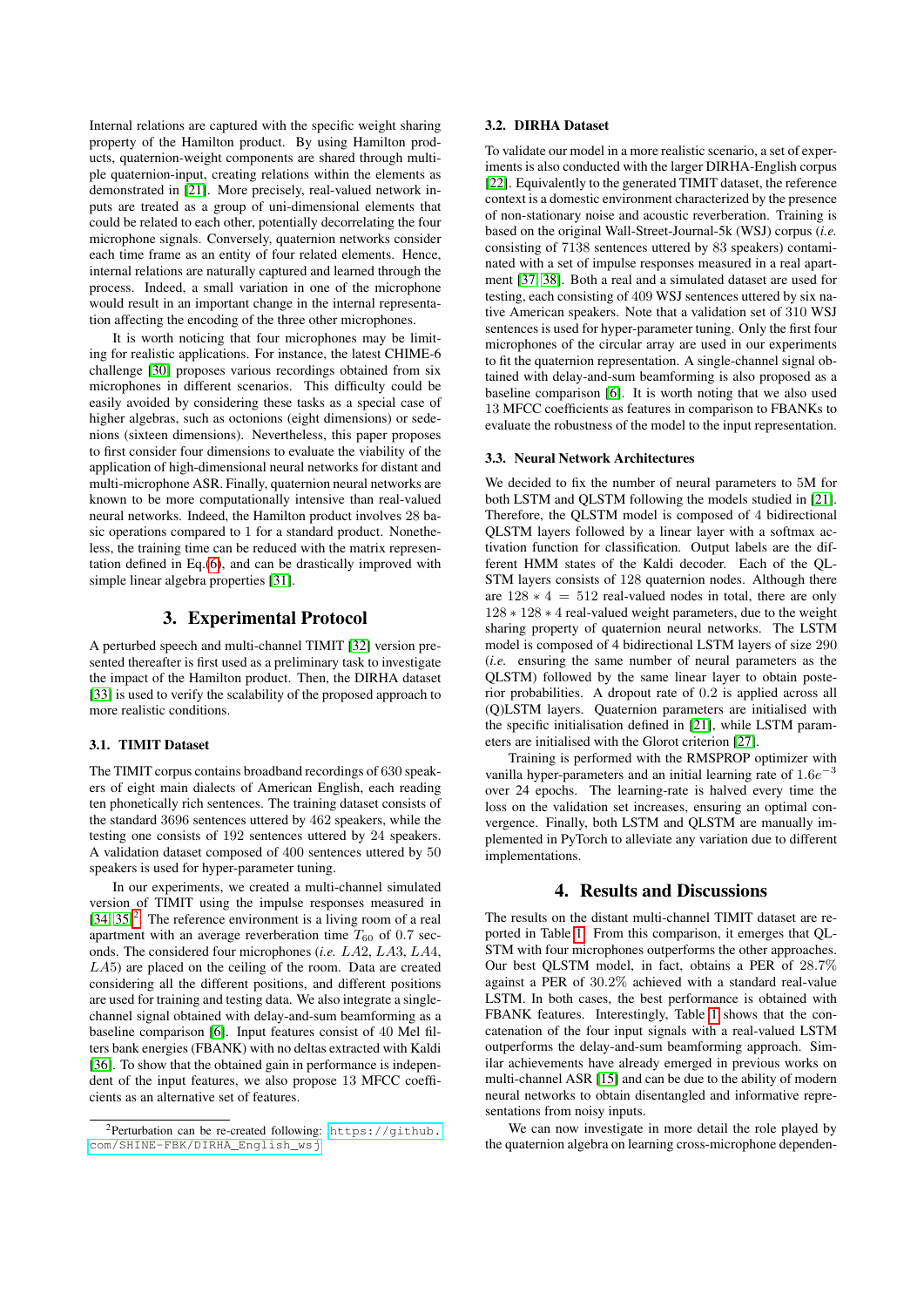<span id="page-3-0"></span>Table 1: *Results expressed in terms of Phoneme Error Rate (PER) percentage (i.e lower is better) of both QLSTM and LSTM models on the TIMIT distant phoneme recognition task with different acoustic features. Results are from an average of* 5 *runs.*

| <b>Models</b> | <b>Signals</b>      | <b>Test</b><br>(FBANK) | <b>Test</b><br>(MFCC) |
|---------------|---------------------|------------------------|-----------------------|
| <b>OLSTM</b>  | 1 microphone copied | $32.1 + 0.02$          | $34.2 + 0.13$         |
| <b>LSTM</b>   | 1 microphone        | $32.3 + 0.14$          | $35.0 + 0.23$         |
| <b>LSTM</b>   | beamforming         | $31.1 + 0.11$          | $33.4 \pm 0.07$       |
| <b>LSTM</b>   | 4 microphones       | $30.2 \pm 0.16$        | $32.8 \pm 0.09$       |
| <b>OLSTM</b>  | 4 microphones       | $28.7 \pm 0.06$        | $30.4 \pm 0.11$       |

<span id="page-3-1"></span>Table 2: *Results expressed in terms of Word Error Rate (WER) (i.e lower is better) of both QLSTM and LSTM based models on the DIRHA dataset with different acoustic features. 'Test Sim.' corresponds to the simulated test set of the corpus, while "Test Real" is the set composed of real recordings.*

| <b>Models</b> | <b>Signals</b> | <b>Test Real</b><br>(MFCC) | Test Sim.<br>(MFCC) | <b>Test Real</b><br>(FBANK) | Test Sim.<br>(FBANK) |
|---------------|----------------|----------------------------|---------------------|-----------------------------|----------------------|
| <b>LSTM</b>   | beamforming    | 35.1                       | 33.7                | 35.0                        | 33.0                 |
| <b>LSTM</b>   | 4 microphones  | 32.7                       | 26.4                | 31.6                        | 26.3                 |
| <b>OLSTM</b>  | 4 microphones  | 29.8                       | 23.8                | 29.7                        | 23.4                 |

cies. One way to do it is to overwrite the quaternion dimensions with the features extracted from the same microphone (see the first row of Table [1\)](#page-3-0). In this case, we expect that our QLSTM will fail to learn cross-microphone dependencies, simply because we have a single feature vector replicated multiple times. For a fair comparison, the aforementioned experiment is conducted by selecting the best microphone of the array (*i.e.* LA4).

From the first and the second rows of Table [1,](#page-3-0) one can note that both single-channel QLSTM and LSTM perform roughly the same. As expected, in fact, the single-channel QLSTM is not able to model useful dependencies when the quaternion dimensions are dumped with the same feature vector. Nonetheless, switching to four-channel signal brings an average PER improvement of 3.6% for the QLSTM compared to 2.1% for the LSTM, showing a higher gain obtained on multiple channels with the QLSTM. This illustrates the ability of QLSTM to better capture latent relations across the different microphones.

To provide some experimental evidence on a more realistic task, we evaluate our model with the DIRHA dataset. The results obtained in Table [2](#page-3-1) confirm the trend observed with TIMIT. Indeed, Word Error Rates (WER) of 29.8% and 23.8% are obtained for the QLSTM on the real and simulated test sets respectively, compared to 32.7% and 26.4% for the equivalent real-valued LSTM. The same remark holds while feeding our models with FBANK features with a best WER of 29.7 obtained with the QLSTM compared to 31.6. As a side note, the accuracies reported on Table [2](#page-3-1) are slightly worse compared to the ones given in [\[23\]](#page-4-22). Indeed, the latter work includes a specific batchnormalisation that is not applied in our experiments due to the very high complexity of the Quaternion Batch-Normalisation (QBN) introduced in [\[39\]](#page-4-38). As a matter of fact, the current equations of the QBN induce an increase of the VRAM consumption by a factor of 4. As expected, WER observed on the real test set are also higher than those on the simulated one, due to more complex and realistic perturbations.

As shown in both TIMIT and DIRHA experiments, the performance improvement observed with the QLSTM is independent of the initial acoustic representation, implying that a similar increase of accuracy may be expected with other acoustic features such as fMLLR or PLP. Interestingly, the singlechannel beamforming approach gives the worst results among all the investigated methods on both TIMIT and DIRHA.

# 5. Conclusion

Summary. This paper proposed to perform multi-channel speech recognition with an LSTM based on quaternion numbers. Our experiments, conducted on multi-channel TIMIT and DIRHA have shown that: 1) Given the same number of parameters, our multi-channel QLSTM significantly outperforms an equivalent LSTM network; 2) the performance improvement is observed with different features, implying that a similar increase of accuracy may be expected with others acoustic representations such as fMLLR or PLP; 3) our QLSTM learns internal latent relations across microphones. Therefore, the initial intuition that quaternion neural networks are suitable for multichannel distant automatic speech recognition has been verified. Perspectives. One limitation of the current approach is due to the fact that quaternion neural networks can only deal with four-dimensional input signals. Even though popular devices such as the Microsoft Kinect, or the ReSpeaker are based on 4-microphones arrays, future efforts will focus on generalising this paradigm to an arbitrary number of microphones by considering, for instance, higher dimensional algebras such as octonions and sedenions, or by investigating other methods of weight sharing for multi-channel ASR. Finally, despite recent works on investigating efficient quaternion computations, the current training and inference processes of the QLSTM remain slower than that of a LSTM. Therefore, efforts should be put in developing and implementing faster training procedures.

### 6. Acknowledgements

This work was supported by the EPRSC through MOA (EP/S001530/), Samsung AI and via the AISSPER project through the French National Research Agency (ANR) under Contract AAPG 2019 ANR-19-CE23-0004-01. We would also like to thank Elena Rastorgueva and Renato De Mori for the helpful comments and discussions.